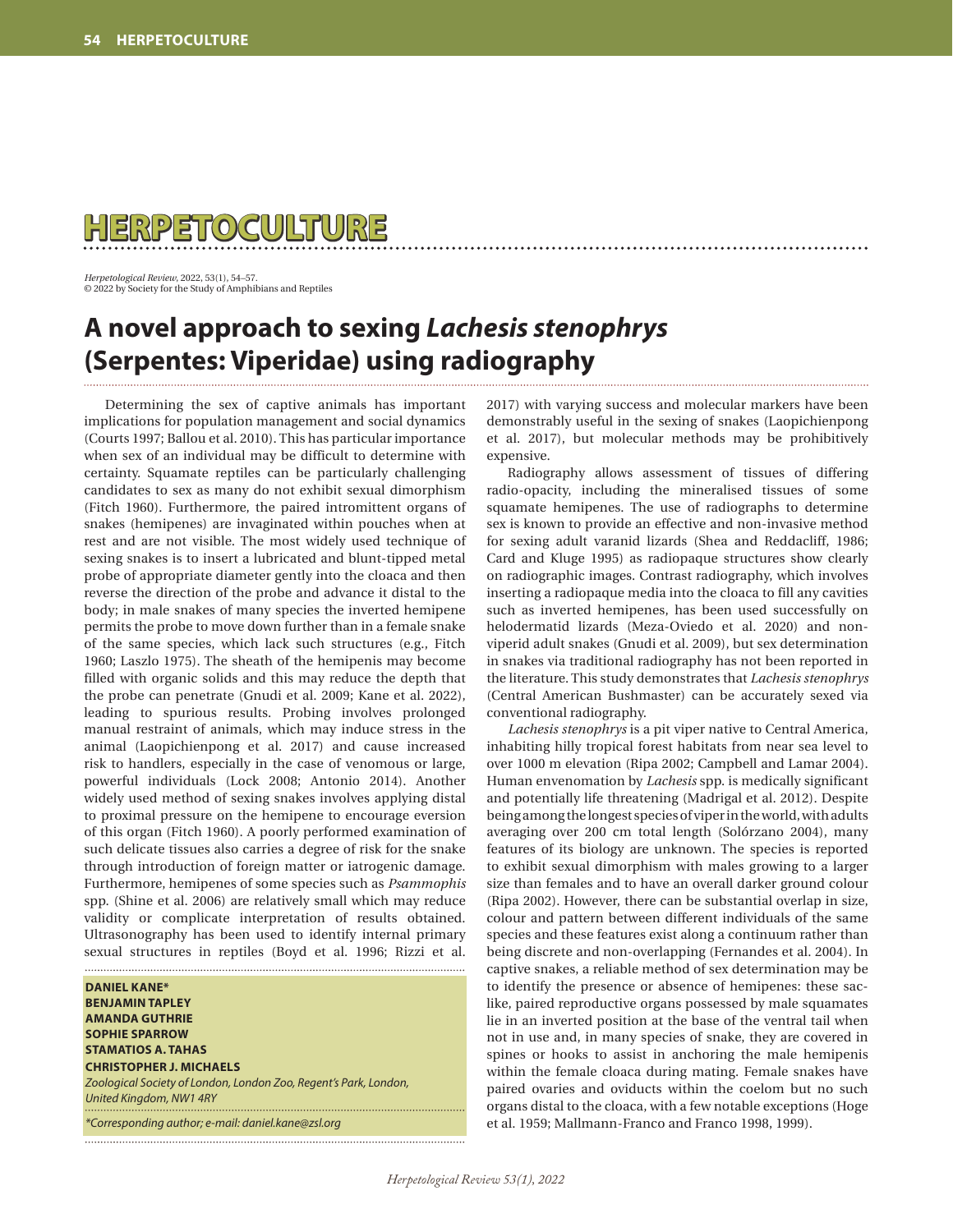

Fig. 1. Radiographs of area immediately distal to cloaca in adult female (A), adult male (B) and juvenile (C) *Lachesis stenophrys*. Note the apparently bi-lobed and paired radiopaque structures, consistent with hemipenes, visible distal to the cloaca of the adult male in Fig. 1B. These structures are approximately 40–50 mm from the cloaca. Scale bar = 10 mm.

#### Materials and Methods

This study probed and radiographed three adult *L. stenophrys* (>4 years old) and five juveniles (measured at 4 mo old, and then again at 7 mo old) during routine health assessment and pre-export checks between January and May 2021. Snakes were manually restrained within an unbranded transparent acrylic tube, then probed with unbranded probes between 1 and 4 mm wide at the terminal end. Probes were lubricated with KY Jelly (Reckitt, USA) prior to insertion. Digital radiographs of individuals were obtained with an Ultralight300 Collimator, model R-200V (MinXray, Inc, USA), type G01 set at 50 kVp and 1.8 mAs, processed with a Fujifilm FCR Prima 2 CR1R 391RU (Tokyo, Japan) and analysed with FCR Prima V software. Scale counts were conducted using the method described by Dowling (1951).

#### **RESULTS**

All eight *L. stenophrys* were successfully probed and radiographed. Following transport to veterinary hospital, time for relevant restraint method (i.e., placing snake in box or restraining snake in tube) and radiographs took ca. 5 min per snake to conduct, and probing took ca. 15 min per snake. Adult snakes ranged between ca. 185.0–195.0 cm total length; juveniles measured 58.3–67.0 cm (mean: 63.4 cm) at the time of first examination and had increased to 78.4–84.6 cm (mean: 81.8 cm) at the second examination three months later. During an initial routine health check, a radiograph of one adult *L. stenophrys* identified obvious radiopaque structures ca. 50 mm distal to the cloaca. This individual was probed to a depth of 14 subcaudal scales and was confirmed to be male. Examinations of other *L. stenophrys* held at ZSL London Zoo allowed for more detailed records of sex to be made. A radiograph of another adult *L. stenophrys* did not show radiopaque features consistent with hemipene adornments near the cloaca, indicating a lack of hemipenes (Fig. 1A), and female sex was confirmed by probing to a depth of 3 subcaudal scales (11 mm); furthermore, this snake laid a viable clutch of eggs eight months prior (Kane et al. 2021). A third adult *L. stenophrys* showed radiopaque structures distal to the cloaca (Fig. 1B) and was manually probed to a depth of 8 subcaudal scales (40 mm), thus was sexed as male. When around four months of age, five young *L. stenophrys* were

manually probed to a depth of 1–3 subcaudal scales (2–5 mm) and radiopaque structures were not visible (Fig. 1C). A repeat examination when the snakes were seven months old and had increased in total length by 29% yielded the same result of probes going 2–3 scales deep. These snakes were not radiographed a second time. From probing and lack of ability to evert hemipenes, it seems likely that all five juvenile snakes are female.

### **DISCUSSION**

The radiopaque structures visible via radiography appear to be tissue with some mineral content, as they are of a similar opacity to adjacent bone. These structures are likely from the spinose adornments on the hemipenes in adult male *L. stenophrys.* However, this study did not perform a dissection or observe an everted hemipene so other origins of radiopacity, such as mineralised hemibacula, which are present in at least some varanids (Shea and Reddacliff 1986), cannot be ruled out. Though a hemipene description is lacking for *L. stenophrys*, Wied's 1822 study, cited in Vanzolini et al. (2015), provided a line drawing of an everted hemipene of *L. muta* clearly showing spines on both terminal ends of the bi-lobed appendage and Fernandes et al. (2004) reported 81–98 spines on each lobe of the hemipenis. Our radiograph of an adult male *L. stenophrys* (Fig. 1B) would appear to be concordant with this condition. Female *L. stenophrys* appear to lack such structures and radiographs of the cloacal region show soft tissue only (Fig. 1A). Additionally, the proximal half of the tail of the adult male *L. stenophrys* was noticeably wider. It was important to ensure female *L. stenophrys* did not have hemipene-like structures given the problematic phylogenetic positioning of *Lachesis* relative to *Bothrops* (Wüster et al. 2002); intersex individuals bearing a structure similar to the hemipenis of a male snake predominate in adult *Bothrops insularis* and are known from at least three more *Bothrops* spp., with true female *B. insularis* being uncommon and infertile (Hoge et al. 1959; Mallmann-Franco and Franco 1998, 1999). Based on radiographs presented here this condition does not appear to be present in *L. stenophrys*, although adult female sample size  $(N = 1)$  is small. All five juvenile snakes were sexed as female however, as the age at which tissue mineralisation takes place in this species is unknown and was outside the scope of this study, sex determination cannot be confirmed with complete accuracy.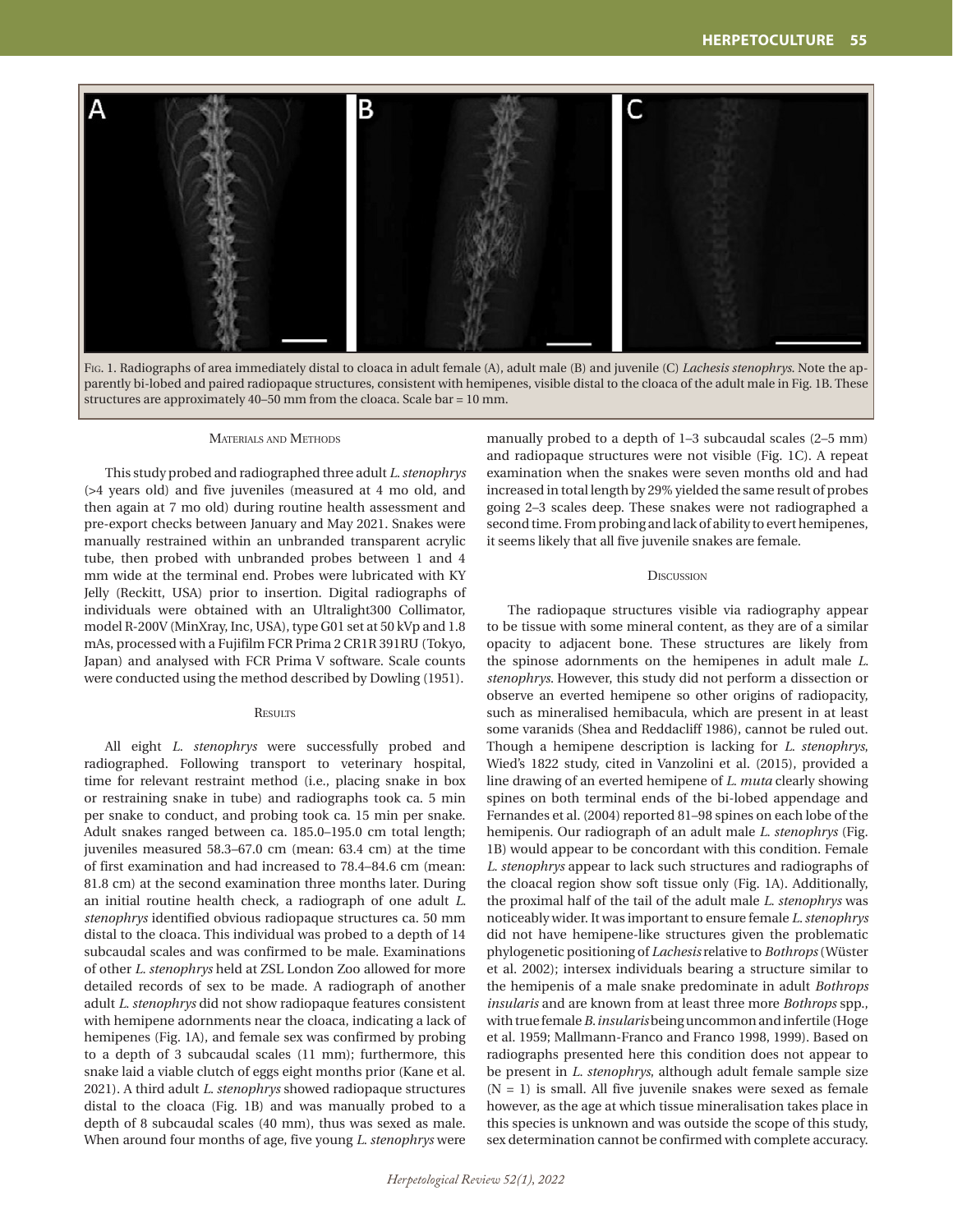One main benefit to radiography was that the approximate time taken to assess each snake was shorter than having to manually restrain each snake in a tube for physical examination. Radiography required placement of each snake into an appropriate container while the radiograph was taken, whereas restraining each snake in a clear acrylic tube so that manual probing could be performed took approximately triple the time. For the snakes, this shorter duration out of the exhibit as well as not being forcibly restrained in an acrylic tube was likely associated with lower stress (Kreger and Mench 1993; Schuett et al. 2004) and a higher degree of safety for both snakes and persons involved which demonstrates the major benefit to radiographic sexing of adult *L. stenophrys*. Furthermore, probing depths in the two confirmed male snakes ranged from 14–8 subcaudal scales; a 57% difference which highlights a potential limitation of this method, though no overlap between male and female *L. muta* was noted by Boyer et al. (1989). Probing does, however, have the advantage that snakes younger than at least eight months can potentially be reliably sexed.

An advantage of standard radiography compared to contrast radiography is the lack of false positives which Gnudi et al. (2009) reported in 20% of female snakes analysed with this method. Standard radiography is likely a viable tool for confirming sex in other snake species which have ornamented hemipenes, such as *Gloydius huangi* (Wang et al. 2019) and *Gonyosoma boulengeri* (Nguyen et al. 2020) however, for species without hemipene adornments, contrast radiography may better show presence of hemipenes without natural radiopaque structures present. Such comparisons, however, were outside the scope of this study. A limitation of radiography is that if the snakes' body overlays itself then distinguishing sometimes fine structures may be difficult in a resultant image. Furthermore, radiography is not suitable for use in the field, and requires use of appropriate protective equipment for staff to limit chronic exposure to radiation.

Radiographs of a three-dimensional structure produce a two-dimensional image, which results in some structures overlapping and being difficult to distinguish (Prötzel et al. 2017). This may be a limitation to more detailed work but as this study was investigating presence/absence of such structures this constraint on detail was of negligible importance. The use of computed tomography would have permitted a more detailed analysis of hemipenes, or lack thereof, however this was outside the scope of this work and this technology is likely not reasonably accessible to most zoo veterinary facilities or individuals working with venomous snakes in a private capacity. Ultrasonography could have been used to identify internal primary sexual structures including hemipenes, testes or ovaries (Boyd et al. 1996), however the relative size of testes and follicles varies with season (Gnudi et al. 2009) and furthermore this method would have necessitated a more invasive approach than radiography while still being similarly effective in determining presence or absence of hemipenes. Moreover, ultrasonography requires expensive sophisticated equipment and requires high degree of expertise to perform accurately.

In conclusion, radiography of *L. stenophrys* is a novel and potentially reliable method of determining sex in sexually mature individuals and is shown to be a validated alternative to more invasive probing or ultrasonography, resulting in improved welfare for captive snake husbandry. Further studies investigating the applicability of radiography to determine sex, including a range of snake species at varying ages, are encouraged.

*Acknowledgments.*—We would like to express our thanks to all members of ZSL's veterinary and herpetology team who assisted with physical examinations, husbandry of live bushmasters, and proofreading of earlier versions of this manuscript.

## LITERATURE CITED

- Antonio, F. B. 2014. Venomous reptile restraint and handling. *In* G. West, D. Heard, and N. Caulkett (eds.), Zoo Animal and Wildlife Immobilization and Anesthesia, pp. 337–350. Blackwell Publishing, Oxford, United Kingdom.
- BALLOU, J. D., C. LEES, L. J. FAUST, S. LONG, C. LYNCH, L. BINGAMAN LACKEY, and T. J. Foose. 2010. Demographic and genetic management of captive populations. *In* D. G. Kleiman, K. V. Thompson, and C. K. Baer (eds.), Wild Mammals in Captivity: Principles and Techniques for Zoo Management, pp. 219. University of Chicago Press, Chicago, United States of America.
- Boyd, J. S., C. Paterson, and A. Dickie. 1996. Ultrasound studies of reproductive events in some reptilia. Proceedings 4<sup>th</sup> Annual Meeting of the European Association of Veterinary Diagnostic Imaging. 712 pp.
- Boyer, D. M., L. A. Mitchell, and J. B. Murphy. 1989. Reproduction and husbandry of the bushmaster *Lachesis m. muta* at the Dallas Zoo. Int. Zoo. Yearbook. 28:190–194.
- Campbell, J. A., W. W. Lamar, and E. D. Brodie. 2004. The Venomous Reptiles of the Western Hemisphere (Vol. 1). Comstock Publishing Associates, New York, New York. 475 pp.
- CARD, W., AND A. G. KLUGE. 1995. Hemipeneal skeleton and varanid lizard systematics. J. Herpetol. 29:275–280.
- Courts, S. 1997. General behaviour and social interactions in a group of Livingstone's fruit bats *Pteropus livingstonii* at Jersey Wildlife Preservation Trust. Dodo 33:154.
- Dowling, H. G. 1951. A proposed standard system of counting ventrals in snakes. Brit. J. Herpetol. 1:97–99.
- Fernandes, D. S., F. L. Franco, and R. Fernandes. 2004. Systematic revision of the genus *Lachesis* Daudin, 1803 (Serpentes, Viperidae). Herpetologica 60:245–260.
- Fitch, H. S. 1960. Criteria for determining sex and breeding maturity in snakes. Herpetologica 16:49–51.
- Gnudi, G., A. Volta, F. Di Ianni, M. Bonazzi, S. Manfredi, and G. Bertoni. 2009. Use of ultrasonography and contrast radiography for snake gender determination. Vet. Radiol. Ultrasoun. 50:309–311.
- Hoge, A. R., H. E. Belluomini, G. Schreiber, and A. M. Penha. 1959. Sexual abnormalities in *Bothrops insularis* (Amaral) (Serpentes). Memórias do Instituto Butantan. 29:17–88.
- Kane, D., B. Tapley, C. Servini, U. Aevarsson, and C. J. Michaels. 2021. Reproduction of *Lachesis stenophrys* (Central American Bushmaster) at ZSL London Zoo. Herpetol. Rev. 52:564–566.
- Kane, D., A. Guthrie, C. J. Michaels, and S. Spiro. 2022. Fungal dermatitis secondary to a hemipenal plug in a rhinoceros viper (*Bitis nasicornis*). Vet. Rec. Case Rep. e295.
- KREGER, M.D., AND J. A. MENCH. 1993. Physiological and behavioral effects of handling and restraint in the ball python (*Python regius*) and the blue-tongued skink (*Tiliqua scincoides*). Appl. Anim. Behav. Sci. 38:323–336.
- Laopichienpong, N., P. Tawichasri, L. Chanhome, R. Phatcharakullawarawat, W. Singchat, A. Kantachumpoo, N. Muangmai, S. Suntrarachun, K. Matsubara, S. Peyachoknagul, and K. Srikulnath. 2017. A novel method of caenophidian snake sex identification using molecular markers based on two gametologous genes. Ecol. Evol. 7:4661–4669.
- Laszlo, J. 1975. Probing as a practical method of sex recognition in snakes. Int. Zoo. Yearbook 15:178–179.
- Lock, B. 2008. Venomous snake restraint and handling. J. Exot. Pet Med. 17:273–284.
- Madrigal, M., L. Sanz, M. Flores-Díaz, M. Sasa, V. Núñez, A. Alape-Girón, and J. J. Calvete. 2012. Snake venomics across genus *Lachesis*. Ontogenetic changes in the venom composition of *Lachesis stenophrys* and comparative proteomics of the venoms of adult *Lachesis*